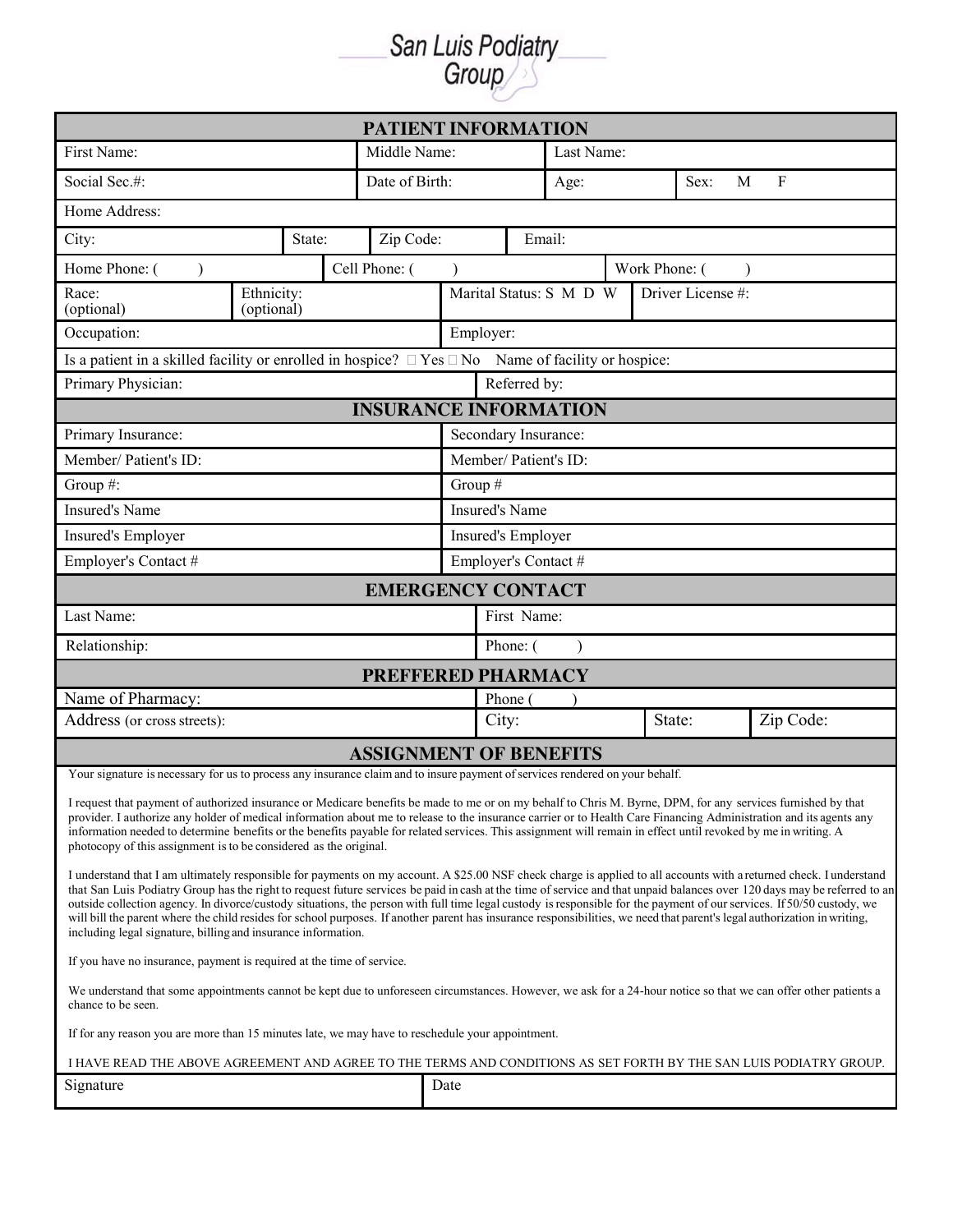|                                                                   |                                                | San Luis Podiatry-               |                                             |                                                                                                                                                                                                                                        |  |  |  |  |
|-------------------------------------------------------------------|------------------------------------------------|----------------------------------|---------------------------------------------|----------------------------------------------------------------------------------------------------------------------------------------------------------------------------------------------------------------------------------------|--|--|--|--|
|                                                                   |                                                | Group/                           |                                             |                                                                                                                                                                                                                                        |  |  |  |  |
| Chris M. Byrne, DPM, FACFAS<br>Podiatric Surgeon                  | <b>Brandon Slade, DPM</b><br>Podiatric Surgeon |                                  | Julie M. Chatigny, DPM<br>Podiatric Surgeon | <b>Stephen Burke, CPed</b><br>Certified Pedorthist                                                                                                                                                                                     |  |  |  |  |
| Please circle the Specialist you are seeing today                 |                                                |                                  |                                             |                                                                                                                                                                                                                                        |  |  |  |  |
|                                                                   |                                                |                                  |                                             | Today's Date: ______ / ______ / _______                                                                                                                                                                                                |  |  |  |  |
| Height: _______ Ft. ________ Inches                               | Weight: _____________ pounds                   |                                  |                                             |                                                                                                                                                                                                                                        |  |  |  |  |
| Shoe Size: __________ Width: ____________                         |                                                |                                  |                                             |                                                                                                                                                                                                                                        |  |  |  |  |
| <b>Briefly describe complaint today:</b>                          |                                                |                                  |                                             |                                                                                                                                                                                                                                        |  |  |  |  |
|                                                                   |                                                |                                  |                                             |                                                                                                                                                                                                                                        |  |  |  |  |
| Check all that apply:                                             | <b>TOE</b><br><b>RIGHT</b><br>( )              | <b>FOOT</b>                      | <b>ANKLE</b><br>U                           | <b>LEG</b><br>( )                                                                                                                                                                                                                      |  |  |  |  |
|                                                                   | <b>LEFT</b><br><b>BOTH</b>                     |                                  |                                             |                                                                                                                                                                                                                                        |  |  |  |  |
|                                                                   |                                                |                                  |                                             |                                                                                                                                                                                                                                        |  |  |  |  |
| Type of pain / discomfort? (check all that apply)                 | . .                                            | Dull Ache<br>Ő                   | Deep Ache<br>Stabbing $\bigcirc$<br>( )     | $\left( \right)$<br>Tingling<br>Burning                                                                                                                                                                                                |  |  |  |  |
|                                                                   |                                                | Numbness $\bigcap$<br>Electrical | $\bigcirc$<br>Cold                          | $\bigcirc$ Swelling<br>Wound<br>$\Box$                                                                                                                                                                                                 |  |  |  |  |
|                                                                   |                                                |                                  |                                             |                                                                                                                                                                                                                                        |  |  |  |  |
| <b>When?</b> (check all that apply)                               | Constant<br>( )                                | Only in AM                       | $\bigcap$ Only in PM<br>Ő                   | Only at Bedtime<br>$\bigcup$ After exercise                                                                                                                                                                                            |  |  |  |  |
|                                                                   | During Exercise $\bigcap$                      | Walking<br>( )                   | Standing<br>Running<br>( )                  | Sitting                                                                                                                                                                                                                                |  |  |  |  |
| What have you tried to help with symptoms? (check all that apply) |                                                |                                  |                                             |                                                                                                                                                                                                                                        |  |  |  |  |
| $O$ Ice<br>O Elevation<br>O Stop exercising<br>$O$ Heat           | O Crutches<br>O Non-weight-bearing             |                                  | <b>O</b> Physical Therapy                   | O New shoes                                                                                                                                                                                                                            |  |  |  |  |
|                                                                   |                                                |                                  |                                             |                                                                                                                                                                                                                                        |  |  |  |  |
| What makes it worse: _                                            |                                                |                                  |                                             |                                                                                                                                                                                                                                        |  |  |  |  |
| Do you wear orthotics?                                            | $\bigcup$ Yes<br>$\bigcup$ No                  |                                  |                                             | Custom: how old are they?<br><u> Letter and they and the set of the set of the set of the set of the set of the set of the set of the set of the set of the set of the set of the set of the set of the set of the set of the set </u> |  |  |  |  |
| <b>List of Current Medications:</b>                               |                                                |                                  |                                             |                                                                                                                                                                                                                                        |  |  |  |  |
| 1.                                                                | 2.                                             |                                  | 3.                                          |                                                                                                                                                                                                                                        |  |  |  |  |
| 4.                                                                | 5.                                             |                                  | 6.                                          |                                                                                                                                                                                                                                        |  |  |  |  |
| Do you exercise?                                                  | How many times per week?                       | What kind of exercise?           |                                             |                                                                                                                                                                                                                                        |  |  |  |  |
| $\bigcirc$ No<br>$\bigcap$ Yes                                    |                                                |                                  |                                             |                                                                                                                                                                                                                                        |  |  |  |  |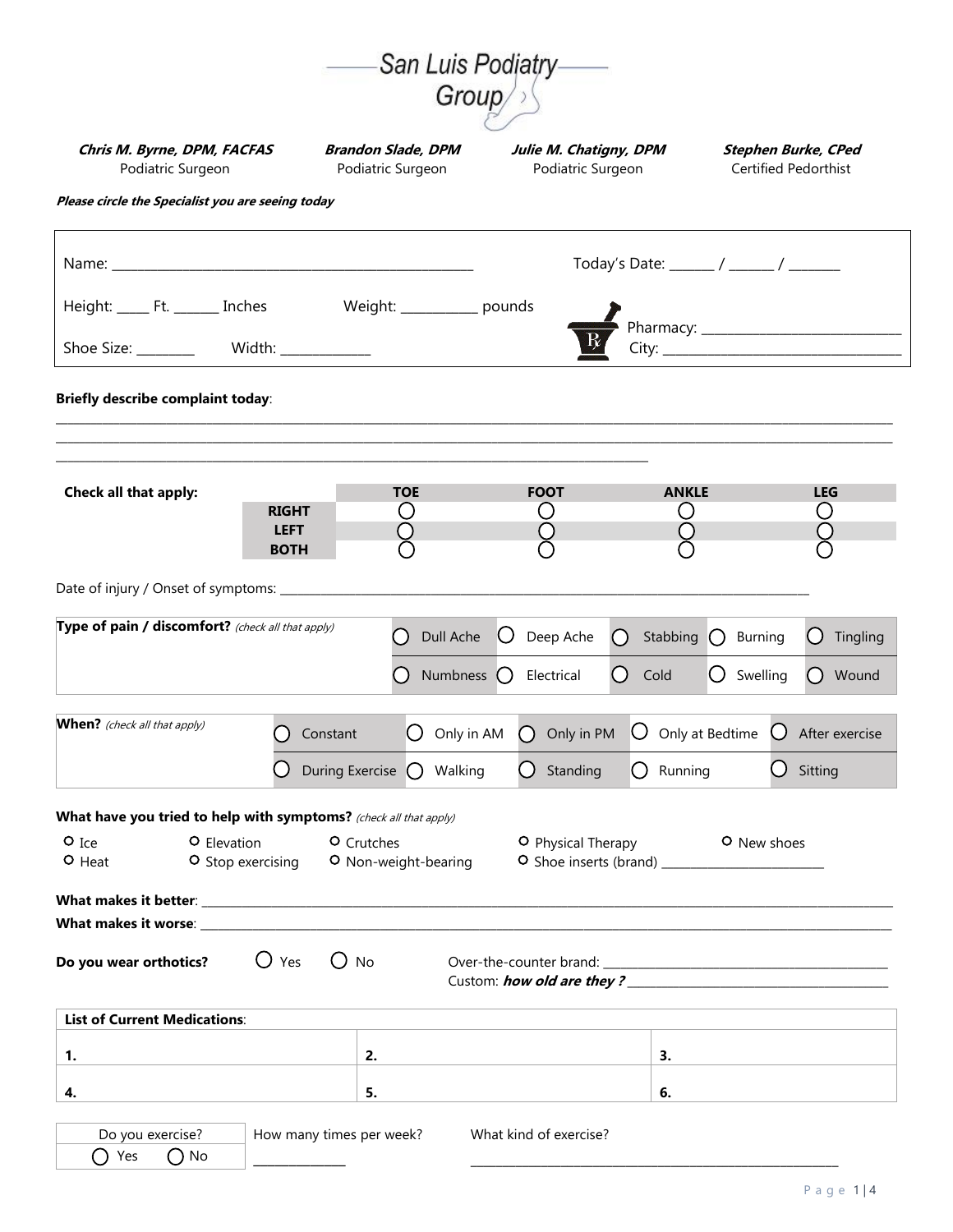

|                                                                                                                        |                |                        |            |        |          |        |                                   |                       |                            |        |                         |                                  |                                                               |     |           |                                             | Today's Date: ______ / ______ / ______                          |
|------------------------------------------------------------------------------------------------------------------------|----------------|------------------------|------------|--------|----------|--------|-----------------------------------|-----------------------|----------------------------|--------|-------------------------|----------------------------------|---------------------------------------------------------------|-----|-----------|---------------------------------------------|-----------------------------------------------------------------|
| <b>Allergies:</b><br>(check all that apply)                                                                            | 1.<br>2.<br>3. |                        |            |        |          |        | Reaction:<br>Reaction<br>Reaction | ()                    | Rash<br>Rash<br>Rash       | ()     | Hives<br>Hives<br>Hives |                                  | Anaphylaxis<br>Anaphylaxis<br>Anaphylaxis                     |     |           |                                             | Breathing issues<br><b>Breathing issues</b><br>Breathing issues |
| <b>Medication</b><br><b>Intolerance</b><br>(check all that apply)                                                      | 1.<br>2.<br>3. |                        |            |        |          |        | Reaction:<br>Reaction<br>Reaction | ( )                   | Nausea<br>Nausea<br>Nausea |        |                         | Vomiting<br>Vomiting<br>Vomiting |                                                               |     |           | Headache<br>Headache<br>Headache            |                                                                 |
| <b>Smoking</b> (check all that apply)<br>Do you currently use?<br>Have you ever used?                                  |                | 0                      | Yes<br>Yes | ( )    | No<br>No |        |                                   | eCigarettes<br>Cigars |                            | ( )    | Vapor cigarettes        |                                  | Tobacco cigarettes                                            |     | Marijuana |                                             |                                                                 |
| Stop Date<br><b>Chewing tobacco</b><br>Do you currently use?                                                           |                |                        | Yes        |        | No       |        |                                   |                       | Pack(s) per day            |        | How much per day?       |                                  |                                                               |     |           | $#$ of yrs $\_\_\_\_\_\_\_\_\_\_\_\_\_\_\_$ |                                                                 |
| Are you interested in quitting tobacco use?                                                                            |                |                        |            |        |          |        |                                   | Yes                   | No                         |        |                         |                                  |                                                               |     |           |                                             |                                                                 |
| <b>Alcohol</b> (check all that apply)                                                                                  |                |                        |            |        |          |        |                                   |                       |                            |        |                         |                                  |                                                               |     |           |                                             |                                                                 |
| Do you currently use?<br>Have you ever used?                                                                           |                |                        | Yes<br>Yes |        | No<br>No |        |                                   | Beer<br>Wine          |                            |        |                         |                                  | Spirits (gin, whiskey, tequila, scotch, bourbon, vodka, etc.) |     |           |                                             |                                                                 |
| Stop Date<br>Illicit Drugs (check all that apply) This is held within strict confidence between you and your physician |                |                        |            |        |          |        |                                   | # of yrs              |                            |        |                         |                                  |                                                               |     |           |                                             |                                                                 |
| Do you currently use?<br>Have you ever used?                                                                           |                | ( )                    | Yes<br>Yes |        | No<br>No |        |                                   | Cocaine               | Methamphetamine            |        |                         | <b>LSD</b>                       | Heroin                                                        |     |           | <b>Bath Salts</b><br>Salvia                 |                                                                 |
| <b>Surgical History / Hospitalizations:</b>                                                                            |                |                        |            |        |          |        |                                   |                       |                            |        |                         |                                  |                                                               |     |           |                                             |                                                                 |
| Family History: (check all that apply)                                                                                 |                |                        |            |        |          |        |                                   |                       |                            |        |                         |                                  |                                                               |     |           |                                             |                                                                 |
| <b>Heart problems</b>                                                                                                  |                | $\left( \quad \right)$ | Father     |        | ( )      | Mother |                                   | ( )                   | <b>Brother</b>             |        | $\left( \quad \right)$  | Sister                           |                                                               | ( ) | Child     |                                             |                                                                 |
| High blood pressure                                                                                                    |                | $\left(\right)$        | Father     |        |          | Mother |                                   |                       | <b>Brother</b>             |        |                         | Sister<br>Sister                 |                                                               |     | Child     |                                             |                                                                 |
| <b>Diabetes</b>                                                                                                        |                | Father                 |            | Mother |          |        | Brother                           |                       |                            | Sister |                         |                                  | Child                                                         |     |           |                                             |                                                                 |
| <b>Cancer</b>                                                                                                          |                | Father                 |            |        | Mother   |        |                                   | <b>Brother</b>        |                            |        | $\bigcup$ Sister        |                                  | Child<br>Child                                                |     |           |                                             |                                                                 |
| <b>Stroke</b>                                                                                                          |                |                        | Father     |        | ( )      | Mother |                                   |                       | <b>Brother</b>             |        |                         |                                  |                                                               |     |           |                                             |                                                                 |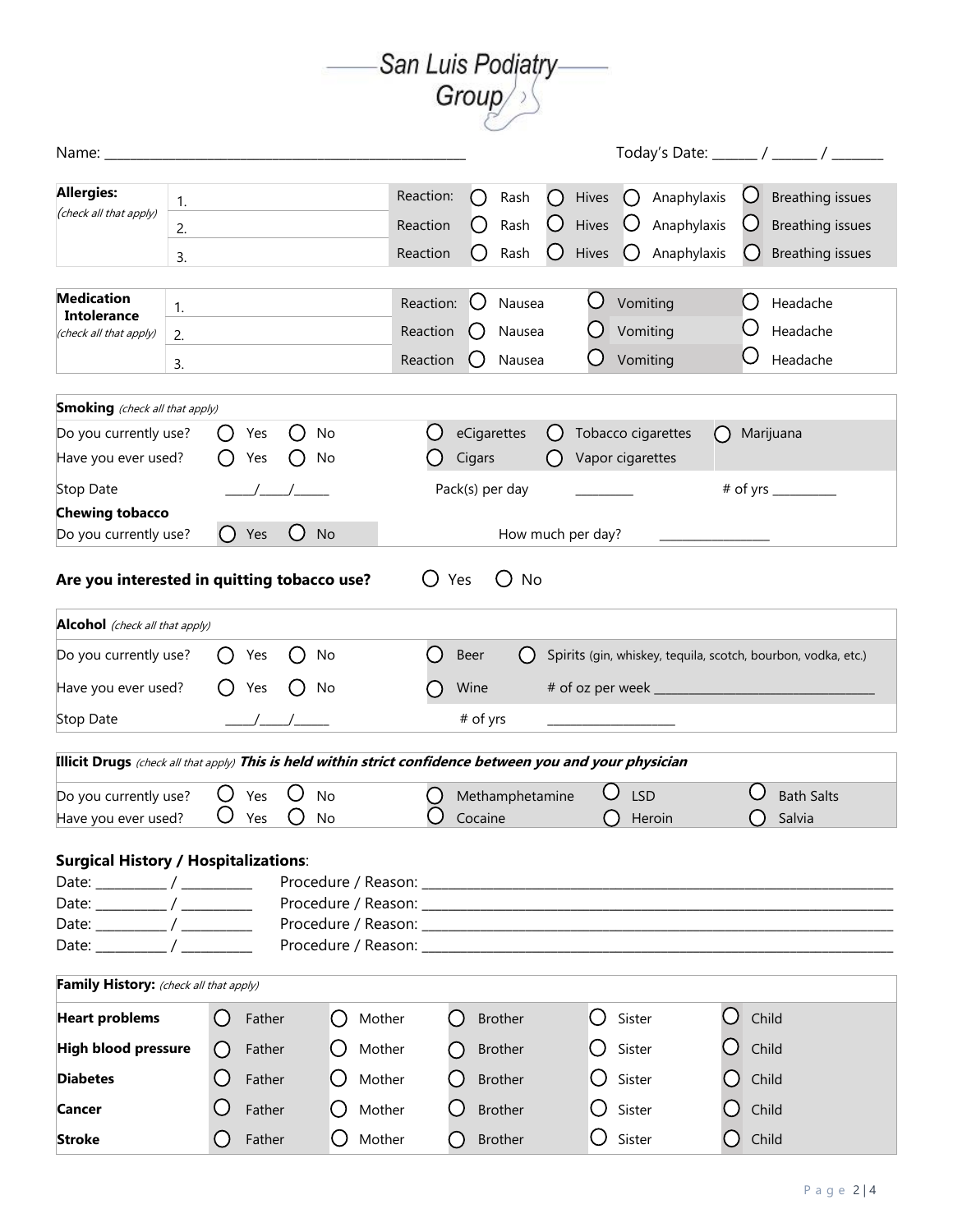

Name: \_\_\_\_\_\_\_\_\_\_\_\_\_\_\_\_\_\_\_\_\_\_\_\_\_\_\_\_\_\_\_\_\_\_\_\_\_\_\_\_\_\_\_\_\_\_\_\_\_\_\_\_\_\_\_\_ Today's Date: \_\_\_\_\_\_\_ / \_\_\_\_\_\_\_ / \_\_\_\_\_\_\_\_

**Medical History:** (check all that apply)

## **HEART VASCULAR LUNGS** Abnormal heart beat / Atrial fibrillation  $\bigcap$  Leg cramping  $\bigcap$  Asthma Claudication (legs tire after walking short distance) Emphysema Congestive heart failure  $\bigcup$  (legs tire after walking short distance)  $\bigcap$  COPD (Chronic Obstructive Pulmonary Heart Attack **Hypertension** / High blood pressure Disease) Angina  $\bigcirc$  Blood clotting disorder / DVT or PE  $\bigcirc$  Cough Heart murmur  $\bigcap$  High Cholesterol / High Triglycerides  $\bigcap$  Tuberculosis Pacemaker Implanted defibrillator Sick Sinus Syndrome **HEMATOLOGIC ENDOCRINOLOGY GENITOURINARY** Unusual bleeding C Thyroid disorder Kidney disease C Kidney disease  $\bigcirc$  Easy bruising  $\bigcirc$  Diabetes mellitus Type I  $\bigcirc$  On dialysis HIV / AIDS  $\bigcirc$  Diabetes mellitus Type II  $\bigcirc$  Bladder incontinence Anemia **Diabetes insipidus** Bladder infection Cancer Sexually transmitted infection(s)  $\bigcirc$  Cancer Sexually transmitted infection(s) Prostate issues Pregnant **GASTROINTESTINAL DERMATOLOGICAL PSYCHIATRIC** ablood in stool and Cause Containing Containing Containing Containing Containing Containing Containing Containing Containing Containing Containing Containing Containing Containing Containing Containing Containing Containin Jaundice  $\bigcap$  Open sores / wounds  $\bigcap$  Depression Cirrhosis of the liver  $\bigcirc$  Psoriasis  $\bigcirc$  Psoriasis  $\bigcirc$  Bipolar disorder GI ulcers  $\bigcap$  Porphyria  $\bigcap$  Schizophrenia GI bleeding  $\bigcirc$  Itching  $\bigcirc$  Suicidal thoughts Hepatitis (List Type)  $O$  Dry skin  $O$  Dry skin  $O$  Obsessive compulsive disorder Blisters  $\bigcap$  ADD / ADHD Odor **MUSCULOSKELETAL RHEUMATOLOGICAL NEUROLOGICAL** Joint pain / swelling  $\bigcirc$  SLE / Lupus  $\bigcirc$  Paralysis  $\bigcirc$  Multiple sclerosis Osteoarthritis **C** Rheumatoid arthritis **C** Seizures **C** (List type) Back pain  $\bigcirc$  Juvenile rheumatoid arthritis  $\bigcirc$  Stroke / TIA Neck pain  $\bigcirc$  Sjogren's syndrome  $\bigcirc$  Numbness  $\bigcirc$  Cognitive deficit Muscle aches  $\bigcap$  Anklyosing spondylitis  $\bigcap$  Loss of balance Muscle tenderness  $\bigcap$  Psoriatic arthritis  $\bigcap$  Dizziness Gout  $\bigcirc$  Behcet's disease  $\bigcirc$  Migraines Limited range of motions  $\bigcap$  Vasculitis  $\bigcap$  Confusion Scleroderma / CREST syndrome  $\bigcap$  Alzheimer's dementia Reactive arthritis (but Computed Computer demential Other: *(List type)*  $\bigcirc$  Huntington's disease Parkinson's disease

ADDITIONAL PERTINENT INFORMATION: